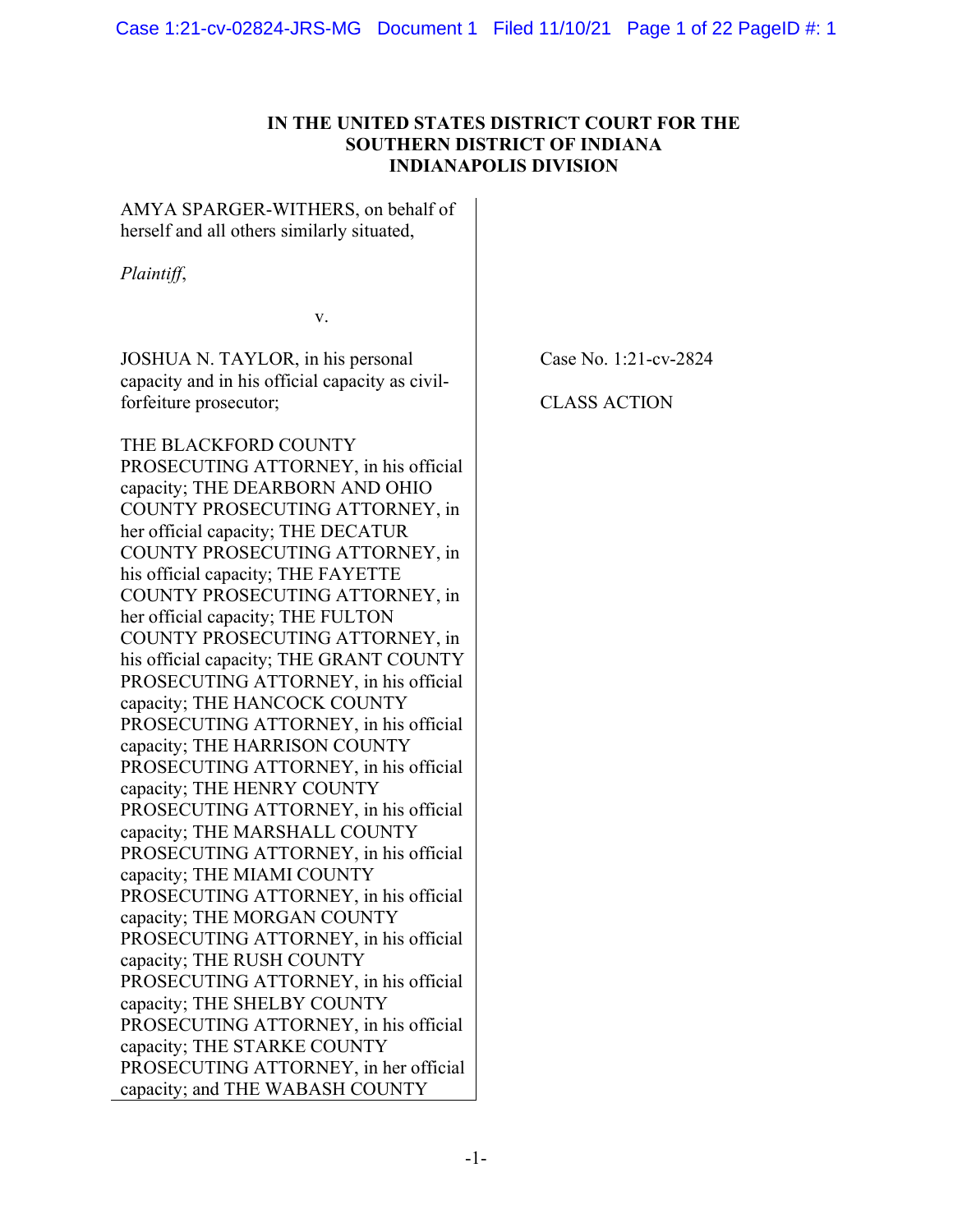PROSECUTING ATTORNEY, in his official capacity,

Defendants.

## CLASS ACTION COMPLAINT FOR DECLARATORY AND INJUNCTIVE RELIEF

### INTRODUCTION

1. This class-action civil-rights lawsuit seeks to vindicate the rights of people who have been (or will be) named as defendants in profit-fueled civil-forfeiture actions. Unlike in every other State in the nation, hundreds of civil-forfeiture cases in Indiana are prosecuted, not by publicly accountable government lawyers, but by private attorneys on a contingency-fee basis. In these cases, the private prosecutor stands to make money if the State wins. The private prosecutor does not make money (and may even lose money) if the State loses. This system gives the prosecutor a personal financial stake, not in seeing that justice is done, but in forfeiting as much property as possible. In this way, the system skews the prosecutor's incentive away from stewarding the public trust and towards maximizing their personal financial gain. A system that operates in this way breaks at a bedrock level with the Fourteenth Amendment's Due Process Clause. This lawsuit seeks individual and class-wide relief against one of Indiana's most prolific contingency-fee forfeiture prosecutors in the form of declaratory and injunctive relief eliminating his personal financial stake in the cases he prosecutes.

# JURISDICTION AND VENUE

2. This is a civil-rights case brought under 42 U.S.C. § 1983 and the Fourteenth Amendment to the United States Constitution.

3. This Court has jurisdiction under 28 U.S.C. §§ 1331, 1343, 2201, and 2202.

-2-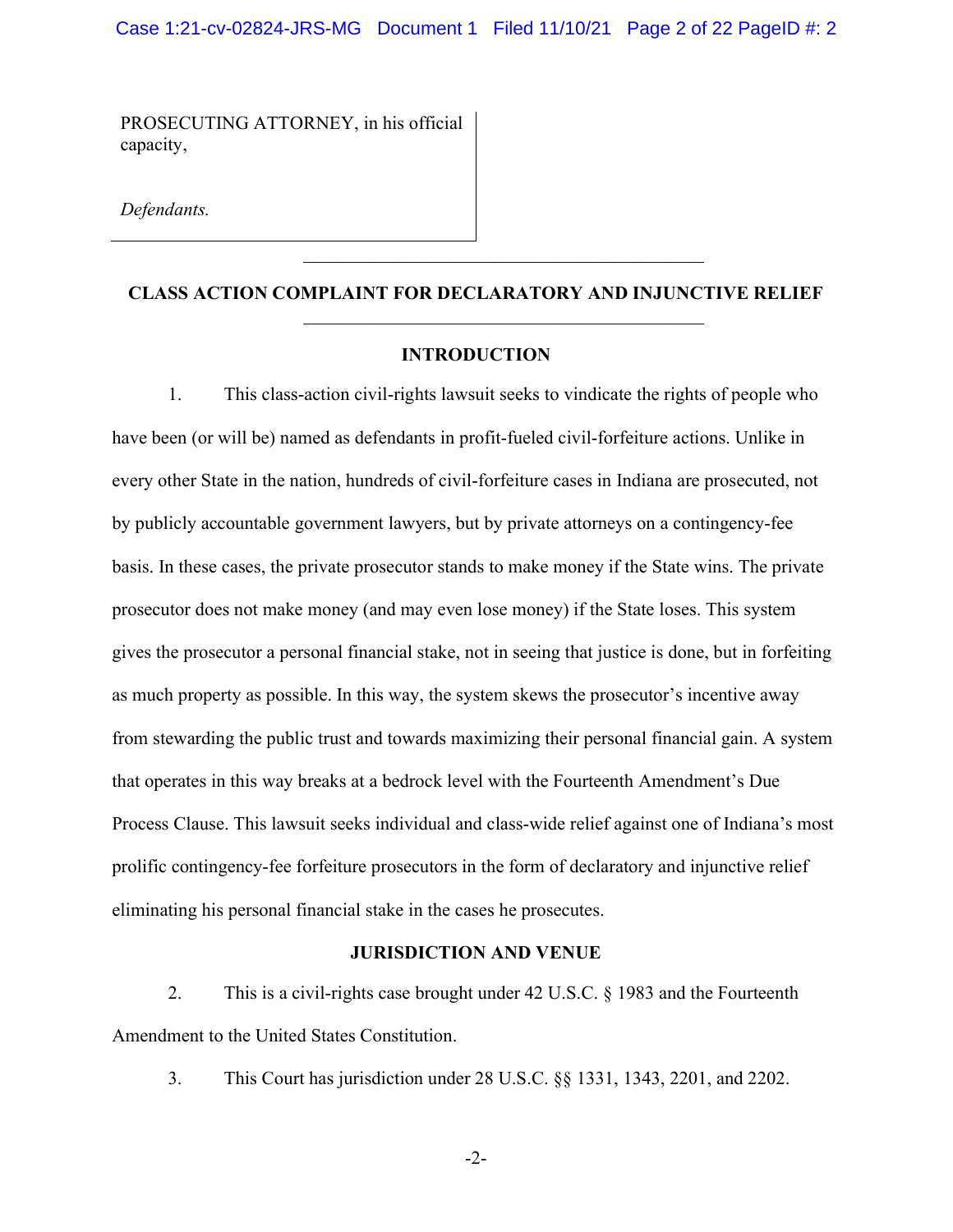4. Venue is proper in this Court under 28 U.S.C. § 1391(b)(1) and (b)(2).

## PARTIES

5. Plaintiff Amya Sparger-Withers is a United States citizen and resident of Indiana.

6. Defendant Joshua N. Taylor is an attorney at the law firm of RileyCate, LLC, located in Fishers, Indiana. Taylor acts under color of state law in representing the State of Indiana and other government actors in prosecuting civil-forfeiture actions brought under Title 34, Article 24 of the Indiana Code. Taylor prosecutes those civil-forfeiture actions on a contingency-fee basis under which he receives up to thirty percent of the money or proceeds of property forfeited. Because Taylor is acting in an official capacity but in a way that implicates his personal capacity, he is named in both his official and personal capacities.

7. Defendants Blackford County Prosecuting Attorney, Dearborn and Ohio County Prosecuting Attorney, Decatur County Prosecuting Attorney, Fayette County Prosecuting Attorney, Fulton County Prosecuting Attorney, Grant County Prosecuting Attorney, Hancock County Prosecuting Attorney, Harrison County Prosecuting Attorney, Henry County Prosecuting Attorney, Marshall County Prosecuting Attorney, Miami County Prosecuting Attorney, Morgan County Prosecuting Attorney, Rush County Prosecuting Attorney, Shelby County Prosecuting Attorney, Starke County Prosecuting Attorney, and Wabash County Prosecuting Attorney all are parties to contracts with Defendant Joshua N. Taylor whose contingency-fee provisions would be impaired by the relief requested in this Complaint. They are named as Defendants in their official capacities only.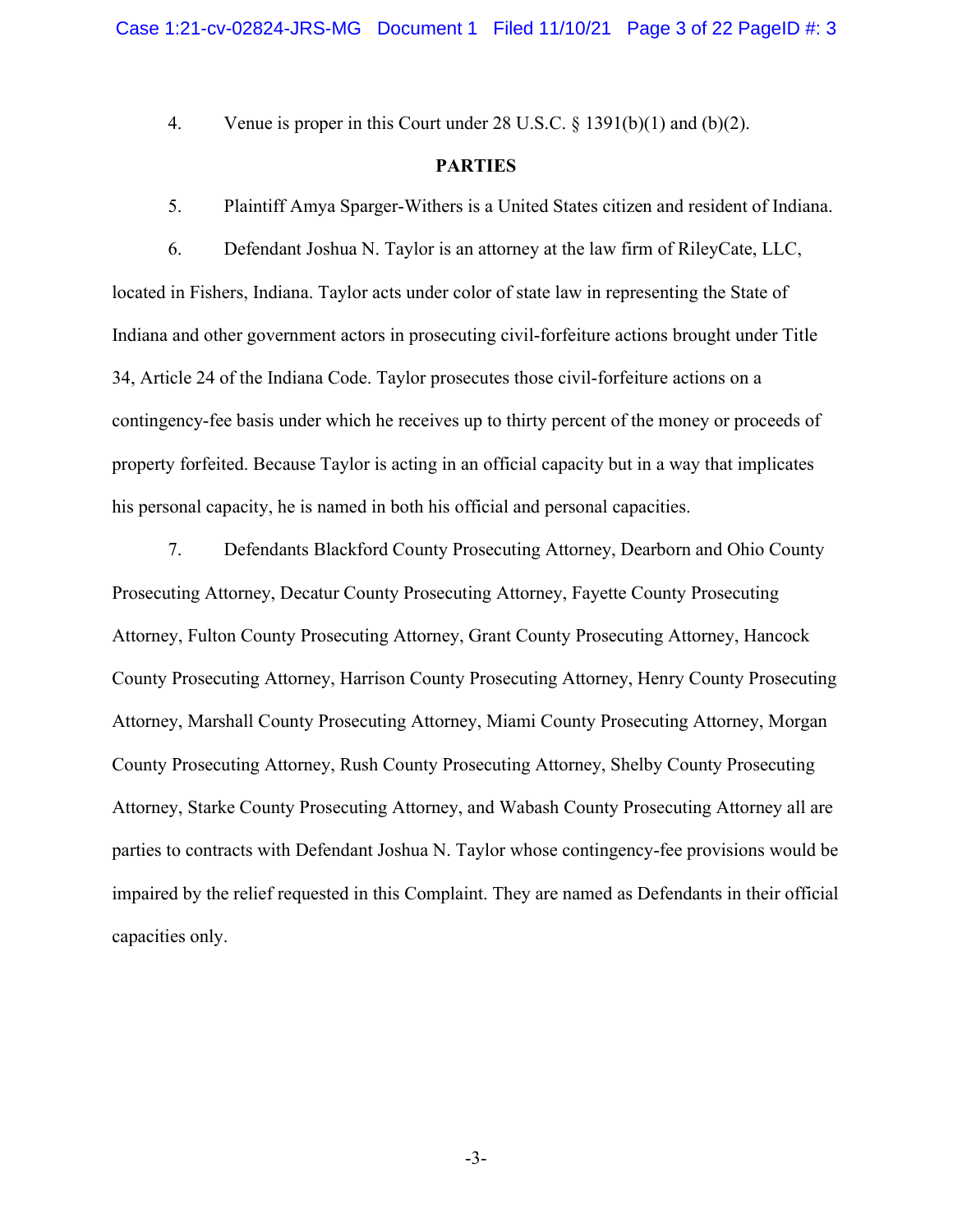### FACTUAL ALLEGATIONS

#### A. INDIANA'S CIVIL-FORFEITURE LAW

8. Like many States, Indiana has a civil-forfeiture regime under which the State can sue to confiscate property linked to certain crimes. Ind. Code  $\S$  34-24-1-1 *et seq.*; Ind. Code § 34-24-2-1 *et seq.* Often, the State need not show that the property's owner is guilty of any wrongdoing, only that his or her property has a connection to a crime. "Civil forfeiture," in the Indiana Supreme Court's words, "is a device, a legal fiction, authorizing legal action against inanimate objects for participation in alleged criminal activity, regardless of whether the property owner is proven guilty of a crime—or even charged with a crime." Serrano v. State, 946 N.E.2d 1139, 1140 (Ind. 2011).

9. The system is both "punitive and profitable." State v. Timbs, 134 N.E.3d 12, 21 (Ind. 2019). It is "punitive for those whose property is confiscated; and profitable for the government, which takes ownership of the property." Id.

10. Also as in many States, civil forfeiture in Indiana is vulnerable to abuse. The Indiana Supreme Court, for example, has characterized "the way Indiana carries out civil forfeitures" as "concerning." Id. at 31; see also id. at 33 (commenting on "the widened use of aggressive in rem forfeiture practices" nationwide). Individual members of that court likewise have noted "overreach"; have likened civil forfeiture to a "law enforcement Weapon<sup>[]</sup> of Mass Destruction," Sargent v. State, 27 N.E.3d 729, 735 (Ind. 2015) (Massa, J., dissenting); and have voiced "serious concerns with the way Indiana carries out civil forfeitures," Horner v. Curry, 125 N.E.3d 584, 612 (Ind. 2019) (Slaughter, J., concurring in the judgment).

11. In one respect, however, Indiana is unique among all the States: For decades, Indiana prosecutors have outsourced civil-forfeiture cases to private lawyers on a contingencyfee basis.

-4-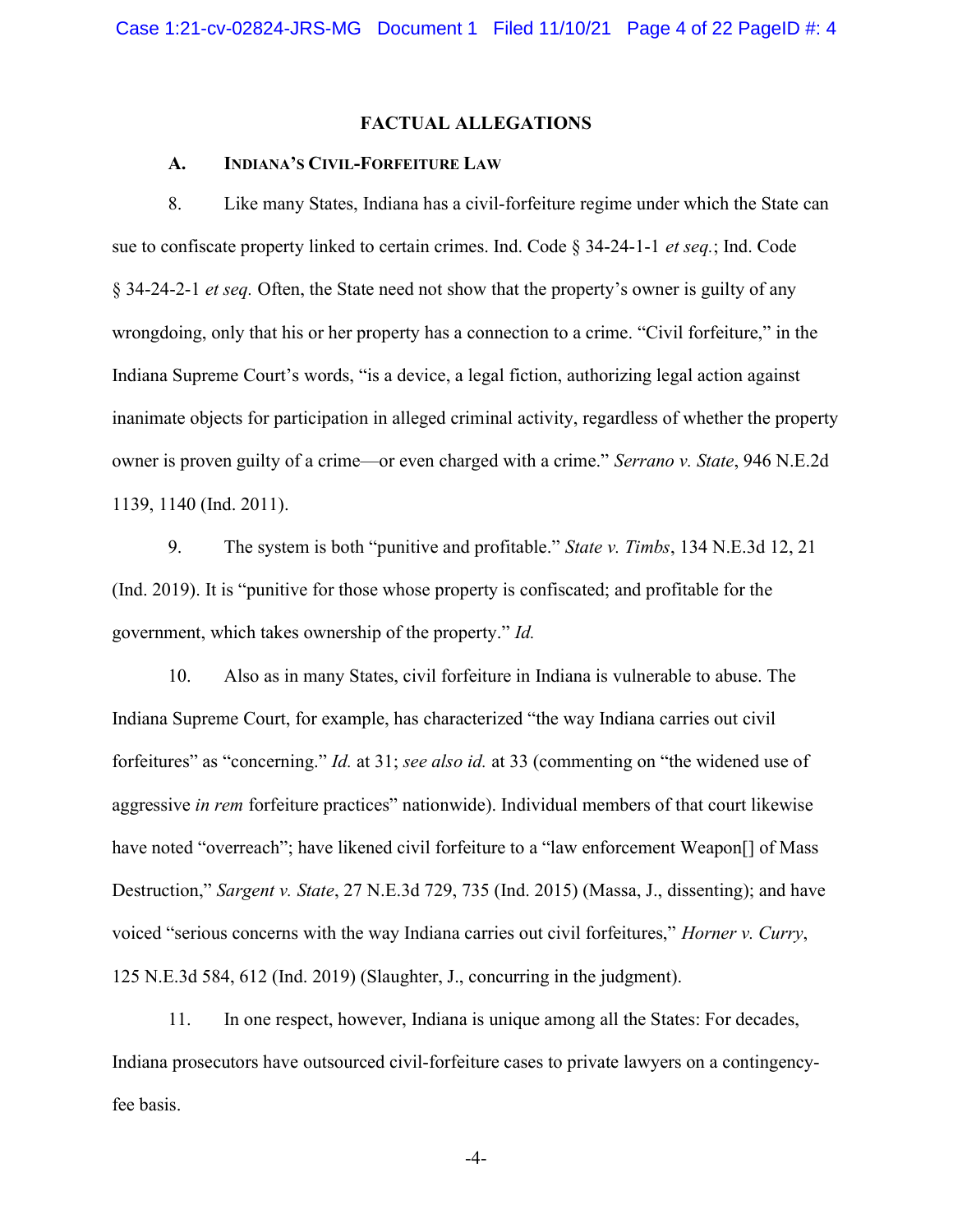12. Indiana's contingency-fee forfeiture system is notoriously flawed.

13. A leading treatise on civil forfeiture, for example, refers to Indiana's law as an "institutionalized bounty hunter system" and describes it as a "scandal." David B. Smith, Prosecution and Defense of Forfeiture Cases ¶ 1.01, at 1-13 (2018).

14. In fact, private lawyers at times prosecute civil-forfeiture cases in some counties and defend them in others. Defendant Joshua N. Taylor, for instance, serves as the contingencyfee forfeiture prosecutor in Hancock County. At the same time, however, he sometimes serves as defense counsel in civil-forfeiture cases in neighboring Marion County.

15. The system has led to at least one instance of attorney discipline. In 2011, the prosecuting attorney for Delaware County had his license suspended for having abdicated "his duties as a public official" in service of "his private interest in his continued pursuit of forfeiture property." In re McKinney, 948 N.E.2d 1154, 1155-56 (Ind. 2011) (per curiam). That incident has since made its way into a leading legal-ethics casebook.

16. In 2018, the Indiana General Assembly doubled down; it codified the contingency-fee system into statutory law.

17. As amended, Indiana's civil-forfeiture statute now provides explicitly that county prosecuting attorneys "may retain an attorney to bring an action under this chapter." Ind. Code  $§$  34-24-1-8(a).

18. Lawyers hired under Section 34-24-1-8 cannot themselves be public prosecutors. Id.  $§$  34-24-1-8(c).

19. In addition, these private lawyers can be compensated only through contingencyfee agreements.  $Id. \S$  34-24-1-8(e).

-5-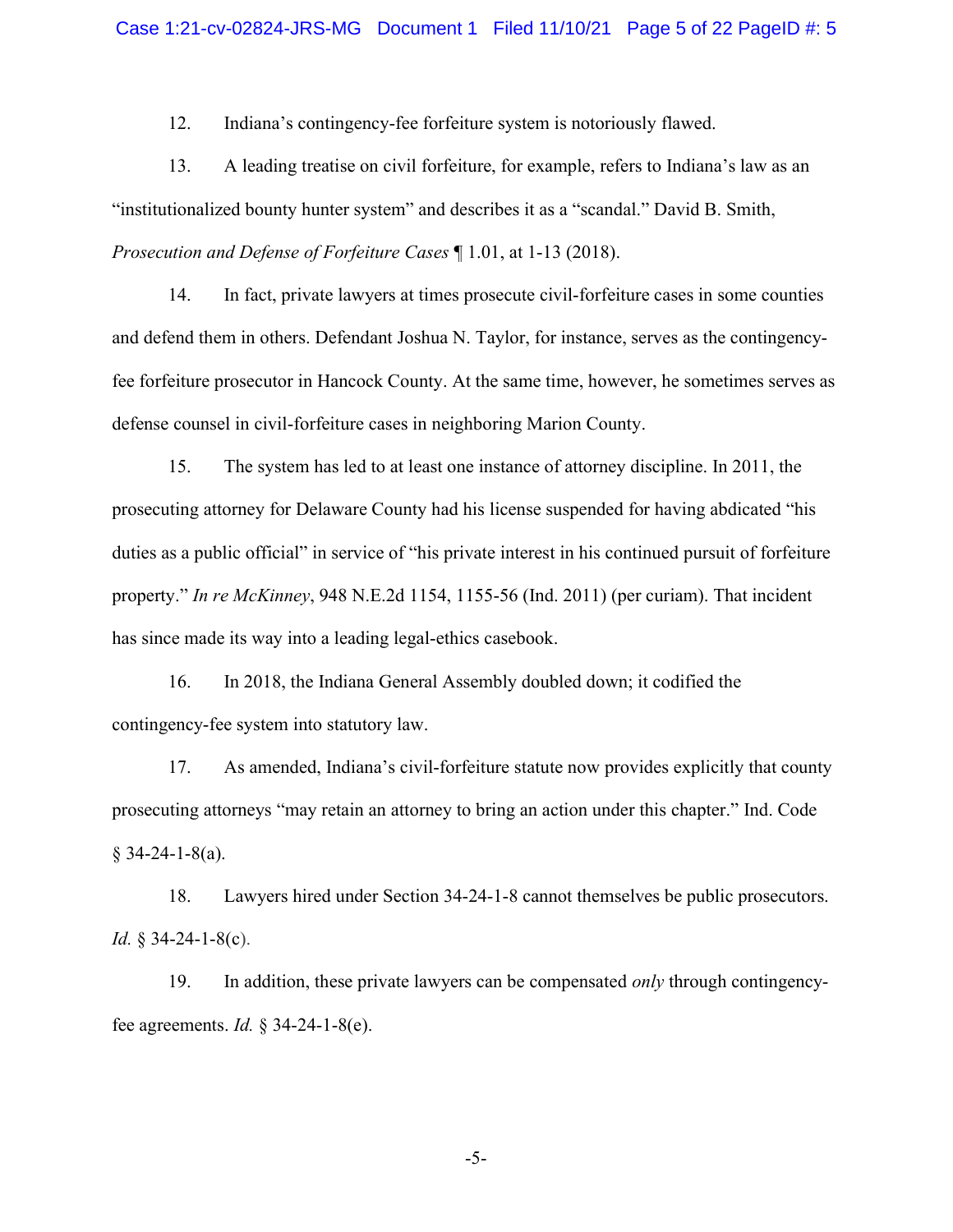### Case 1:21-cv-02824-JRS-MG Document 1 Filed 11/10/21 Page 6 of 22 PageID #: 6

20. Under these contingency-fee agreements, the private lawyer may receive up to a one-third contingency fee for prosecuting a civil-forfeiture case.

- 21. By statute, the contingency fees are limited as follows:
	- a. The contingency fee may not exceed thirty-three and one-third percent of the first ten thousand dollars of proceeds or money obtained under a settlement or judgment.
	- b. The contingency fee may not exceed twenty percent of the part of the proceeds or money obtained under a settlement or judgment that is more than ten thousand dollars and less than one hundred thousand dollars.
	- c. The contingency fee may not exceed fifteen percent of the part of the proceeds or money obtained under a settlement or judgment that is one hundred thousand dollars or more.
	- d. The contingency-fee agreement may establish a minimum fee that does not exceed one hundred dollars.

## Id.

22. On information and belief, no other State in the nation currently authorizes statelaw forfeitures to be prosecuted by private contingency-fee lawyers.

23. For a time, certain jurisdictions in one other State—Georgia—retained private lawyers to prosecute civil-forfeiture actions on a contingency-fee basis. In 2012, however, the Georgia Court of Appeals held those arrangements "repugnant" and "void as against Georgia public policy" because they gave private attorneys a personal financial stake in forfeiture actions. Around the same time, the Georgia General Assembly likewise provided that privately retained

-6-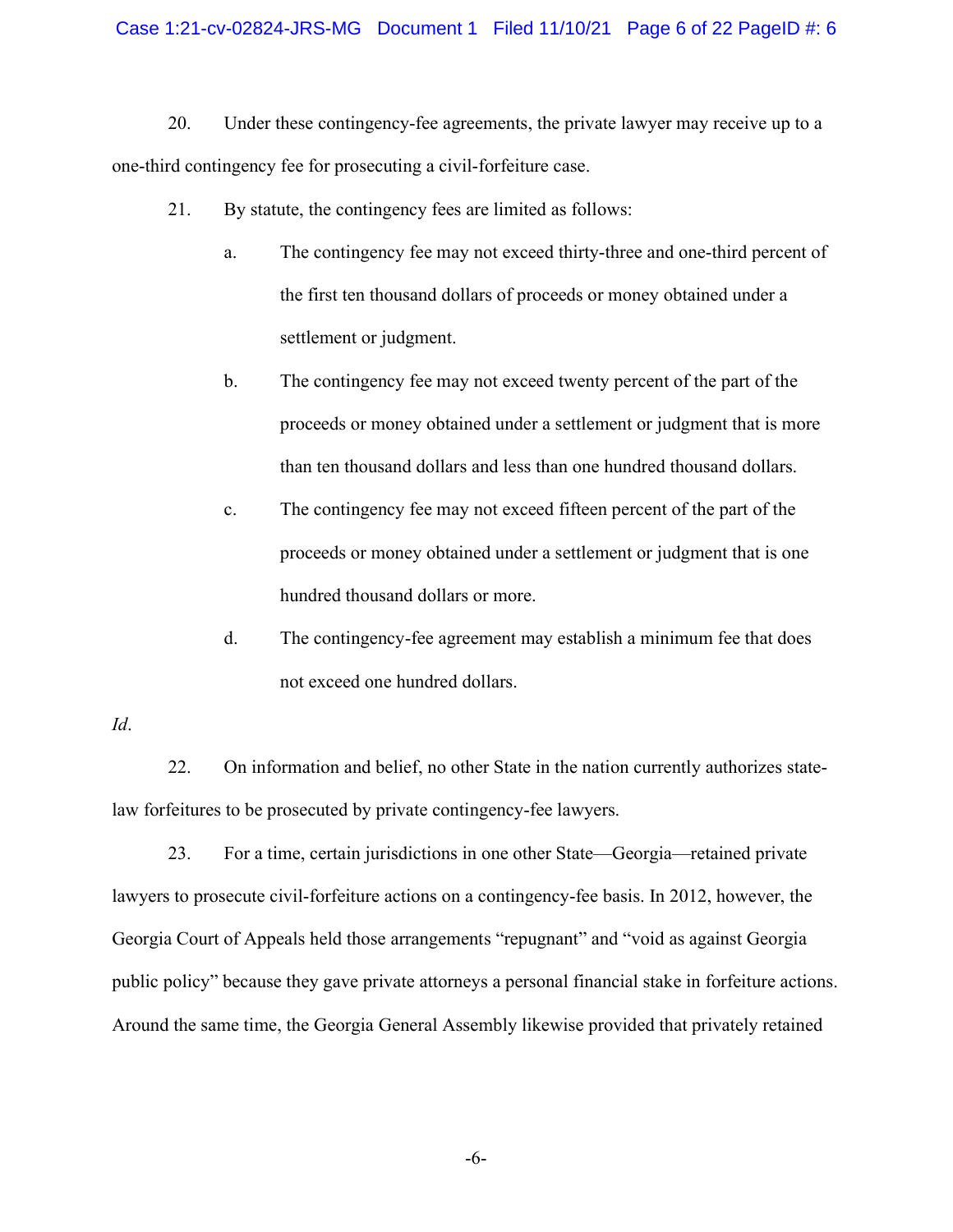### Case 1:21-cv-02824-JRS-MG Document 1 Filed 11/10/21 Page 7 of 22 PageID #: 7

attorneys "shall not be compensated on a contingent basis by a percentage of assets which arise or are realized from such forfeiture action."

## B. INDIANA'S CONTINGENCY-FEE PROSECUTORS

24. On information and belief, around thirty-five of Indiana's counties currently farm out their civil-forfeiture cases to private contingency-fee lawyers.

25. Historically, these contingency-fee arrangements have gone to well-connected attorneys.

26. The most famous beneficiary of contingency-fee forfeitures has been the Garrison Law Firm. As early as 1990, "[m]ost officials credit[ed] the incredible growth spurt in forfeitures to the persistent efforts of J. Gregory Garrison." Kyle Niederpruem & George McLaren, Police profiting by seizures from suspects, Indianapolis Star (May 2, 1990), at A-8. Before J. Gregory Garrison retired in 2019, he made millions of dollars off contingency-fee forfeitures.

27. Since J. Gregory Garrison's retirement, his colleague Defendant Joshua N. Taylor has stepped into his shoes, taking over most of Garrison's contingency-fee forfeiture work.

28. On information and belief, Defendant Joshua N. Taylor was an employee of the Garrison Law Firm from approximately 2010 to late 2019. During that period, he worked with J. Gregory Garrison in prosecuting hundreds of civil-forfeiture actions across the State of Indiana on a contingency-fee basis.

29. With J. Gregory Garrison's retirement, Defendant Joshua N. Taylor is now (on information and belief) one of the most prolific contingency-fee forfeiture prosecutors in the State of Indiana.

30. Defendant Joshua N. Taylor is currently responsible for prosecuting civilforfeiture cases in at least sixteen Indiana counties.

-7-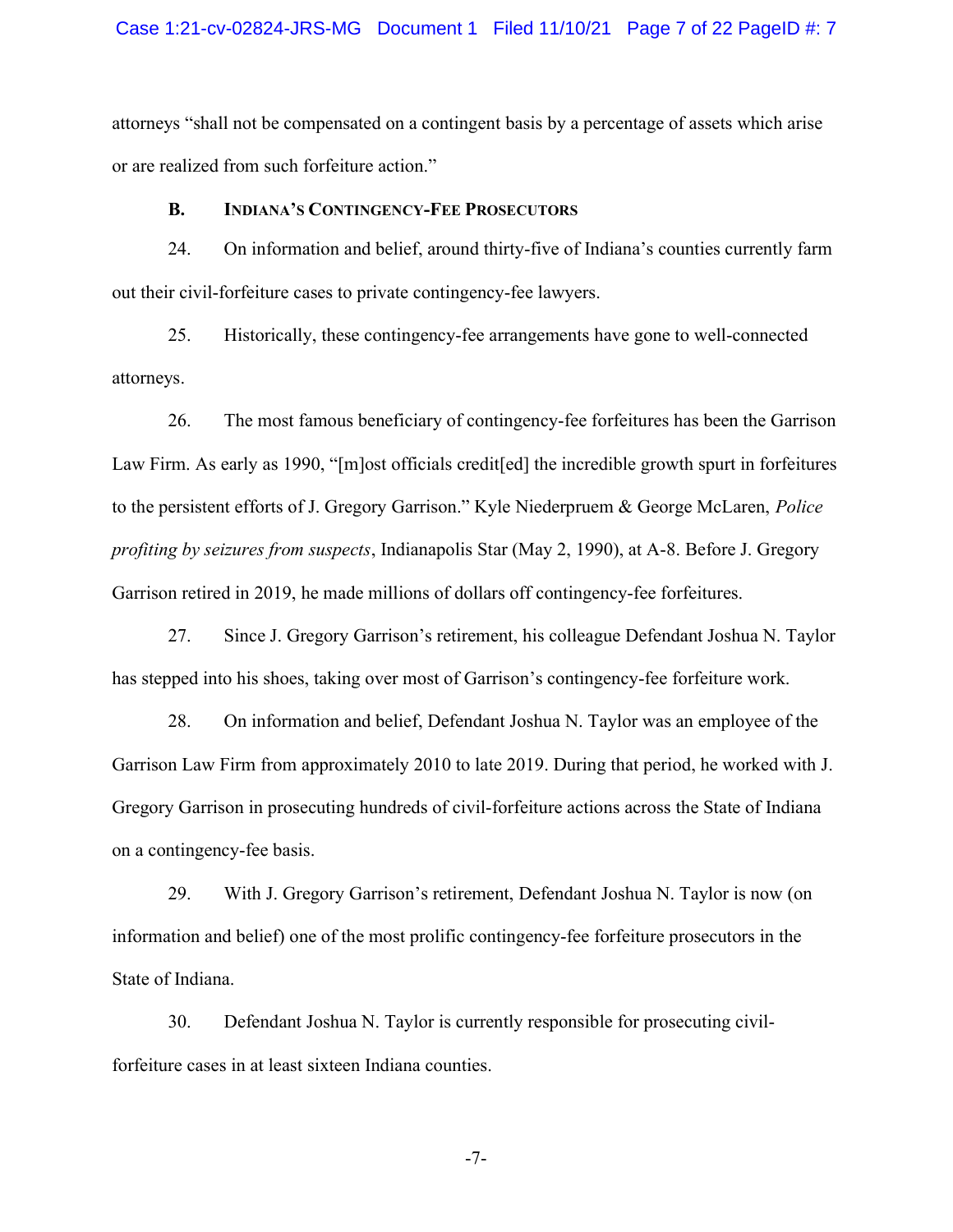31. Defendant Joshua N. Taylor's firm biography boasts of his having "recovered over \$1,000,000 in asset forfeiture for the State of Indiana."

## C. INDIANA'S CONTINGENCY-FEE ARRANGEMENTS SYSTEMATICALLY SKEW PRIVATE PROSECUTORS' INCENTIVES TOWARD PERSONAL FINANCIAL GAIN AND AWAY FROM THE PUBLIC TRUST.

32. Contingency-fee prosecutors like Defendant Joshua N. Taylor are state actors and acting under color of state law when they prosecute civil-forfeiture actions on behalf of the State of Indiana and other government actors.

33. On information and belief, the contingency-fee agreements governing Defendant

Joshua N. Taylor's forfeiture prosecutions provide that his duties include the drafting and filing of post-seizure probable-cause affidavits; the drafting and filing of the complaint and all required subsequent pleadings; the taking of depositions and other discovery; attendance at pretrial conferences, hearings, and trial; and the drafting of any settlement contracts.

34. In addition, Defendant Joshua N. Taylor enjoys plenary authority to settle the civil-forfeiture actions he prosecutes. On information and belief, the contingency-fee agreements governing Taylor's civil-forfeiture prosecutions provide:

> Decisions to enter into a settlement agreement to share assets to be declared forfeit with the individual from whom the assets were seized and decisions to proceed to trial will be made by Counsel and may be made without consulting the Prosecuting Attorney.

35. Under Indiana Code § 34-24-1-8(e) and Defendant Joshua N. Taylor's contingency-fee agreements, Taylor also stands to profit personally if the State wins a civilforfeiture action he prosecutes.

36. On information and belief, the contingency-fee agreements governing Defendant Joshua N. Taylor's civil-forfeiture prosecutions provide:

> Counsel's fees for performance under this Contract is by contingency fee and is limited as follows: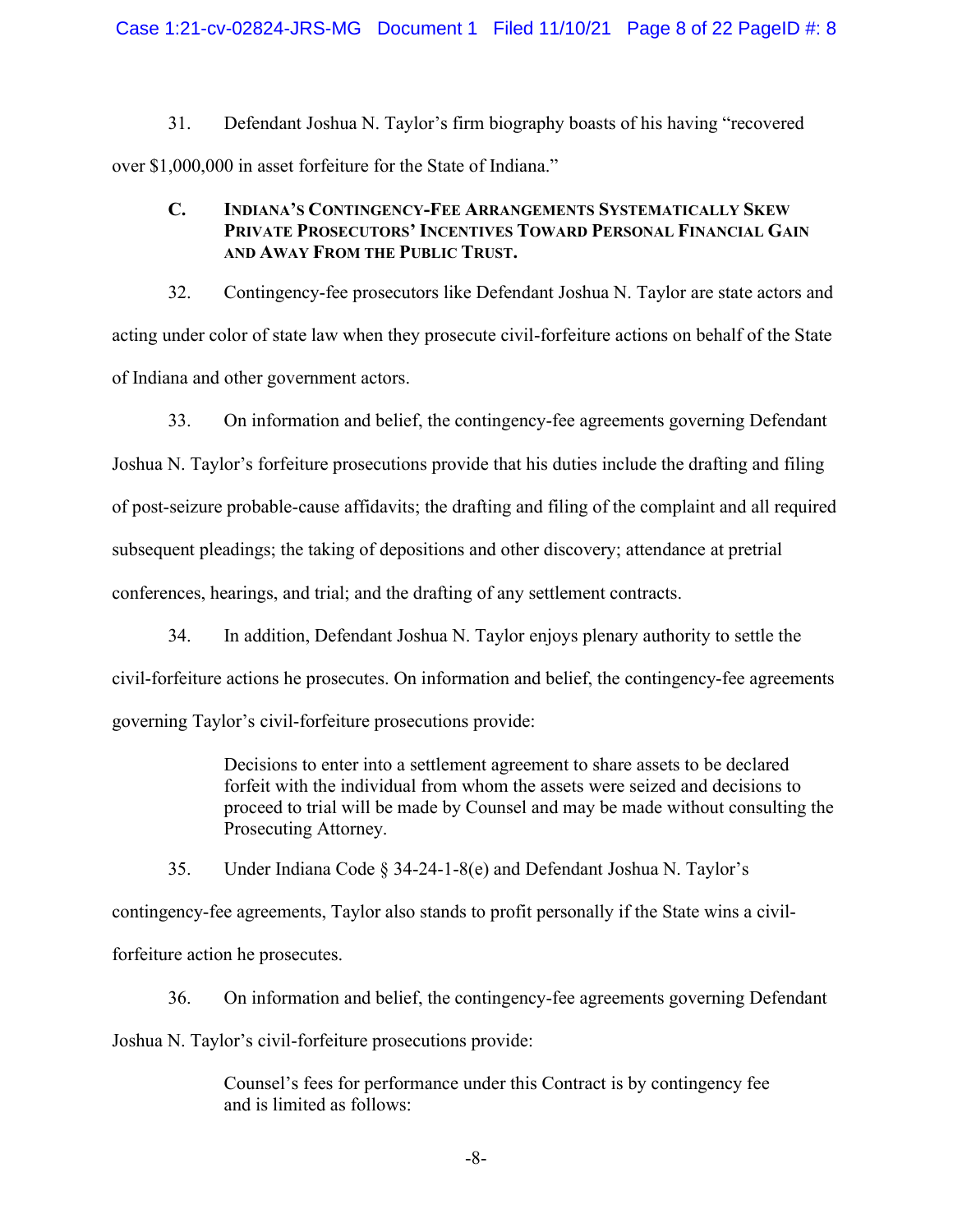- a. To thirty percent (30%) of the first ten thousand (\$10,000.00) dollars of the proceeds or money obtained under a settlement Contract or judgment;
- b. To thirty percent (30%) of the proceeds or money obtained under a settlement Contract or judgment in a case filed pursuant to Ind. Code ch. 34-24-2;
- c. To twenty (20%) percent of the part of the proceeds or money obtained under a settlement or judgment that is more than ten thousand (\$10,000.00) dollars and less than one hundred thousand (\$100,000.00) dollars;
- d. To fifteen (15%) percent of the part of the proceeds or money obtained under a settlement or judgment that is in excess of one hundred thousand (\$100,000.00) dollars or more; and,

The Parties may seek leave of court for an authorization to exceed the contingency fee limits of subparagraphs 4a, 4c, and 4d, if the Parties believe the issues presented in a particular forfeiture action are unusually complex or time consuming as compared with other forfeiture actions.

37. By contrast, Defendant Joshua N. Taylor does not stand to profit personally when

the State (or other government plaintiff) loses a civil-forfeiture action he prosecutes.

38. Under Indiana Code § 34-24-1-8(e) and Defendant Joshua N. Taylor's

contingency-fee agreements, Taylor is not entitled to any compensation in civil-forfeiture actions

where the State (or other government plaintiff) does not secure some or all of a defendant's

property through a judgment or settlement.

39. On information and belief, in fact, Defendant Joshua N. Taylor stands to *lose* 

money in cases where the State (or other government plaintiff) does not secure some or all of a

defendant's property through a judgment or settlement.

40. On information and belief, the contingency-fee agreements governing Defendant

Joshua N. Taylor's civil-forfeiture prosecutions provide:

All expenses in the preparation and trial of a forfeiture action, including, but not limited to photocopies, fax costs, special postage, court costs, pictures, witness fees, travel expenses, and deposition costs, will be paid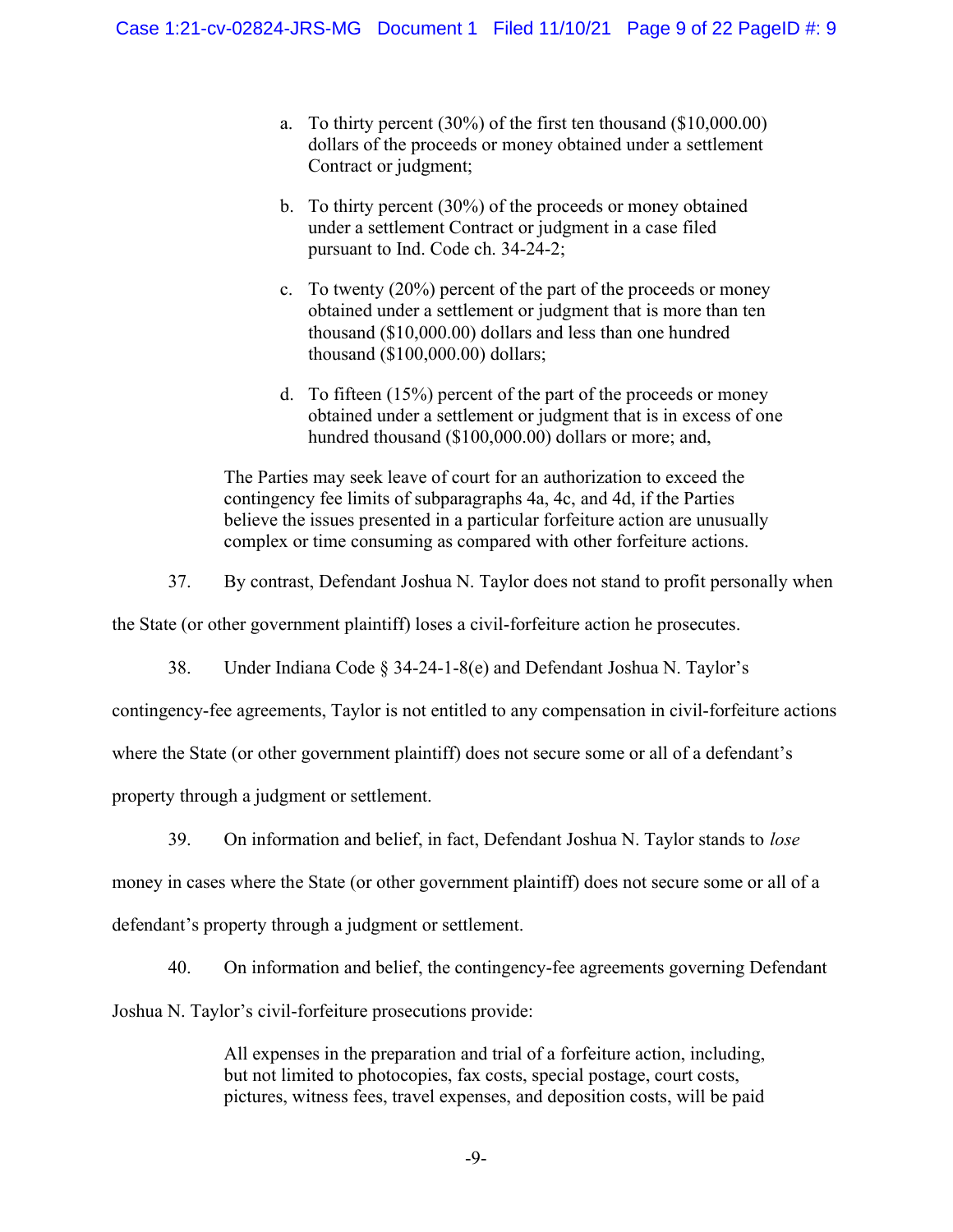from the proceeds of a settlement or judgment. Counsel shall advance these costs as the case progresses and if a judgment or settlement declaring seized property [forfeited] is not obtained, the Prosecuting Attorney may, but is not required to reimburse advances paid.

41. On information and belief, the contingency-fee agreements governing Defendant

Joshua N. Taylor's civil-forfeiture prosecutions further provide that he is personally liable (for

himself and for the State) for any claims arising out of forfeiture actions he prosecutes:

Counsel agrees to indemnify, defend, and hold harmless the Prosecuting Attorney and the State of Indiana, its agents, officials, and employees from all third party claims and suits including court costs, attorney's fees, and other expenses caused by any act or omission of Counsel in the performance of this Contract. Neither the State nor the Prosecuting Attorney shall provide indemnification to Counsel.

42. Defendant Joshua N. Taylor is even potentially liable for simple negligence. On

information and belief, the contingency-fee agreements governing his civil-forfeiture prosecutions provide that he "shall be and remain liable in accordance with applicable law for all damages caused by Counsel's negligent performance of any of the Legal Services furnished under this Contract."

43. In short—and unlike prosecutors in virtually every other corner of the justice system—Defendant Joshua N. Taylor faces the potential for personal financial liability arising from his prosecution of civil-forfeiture actions.

44. Also unlike prosecutors in virtually every other corner of the justice system, Defendant Joshua N. Taylor stands to profit personally from his prosecution of civil-forfeiture actions.

45. In fact, officials have touted that personal financial incentive as a virtue, not a vice, of Indiana's civil-forfeiture laws. In 2010, then-Marion County Prosecuting Attorney Carl Brizzi justified farming out cases to Defendant Joshua N. Taylor's mentor, J. Gregory Garrison, on the ground that "[h]e doesn't get paid unless the state gets paid, so obviously he's motivated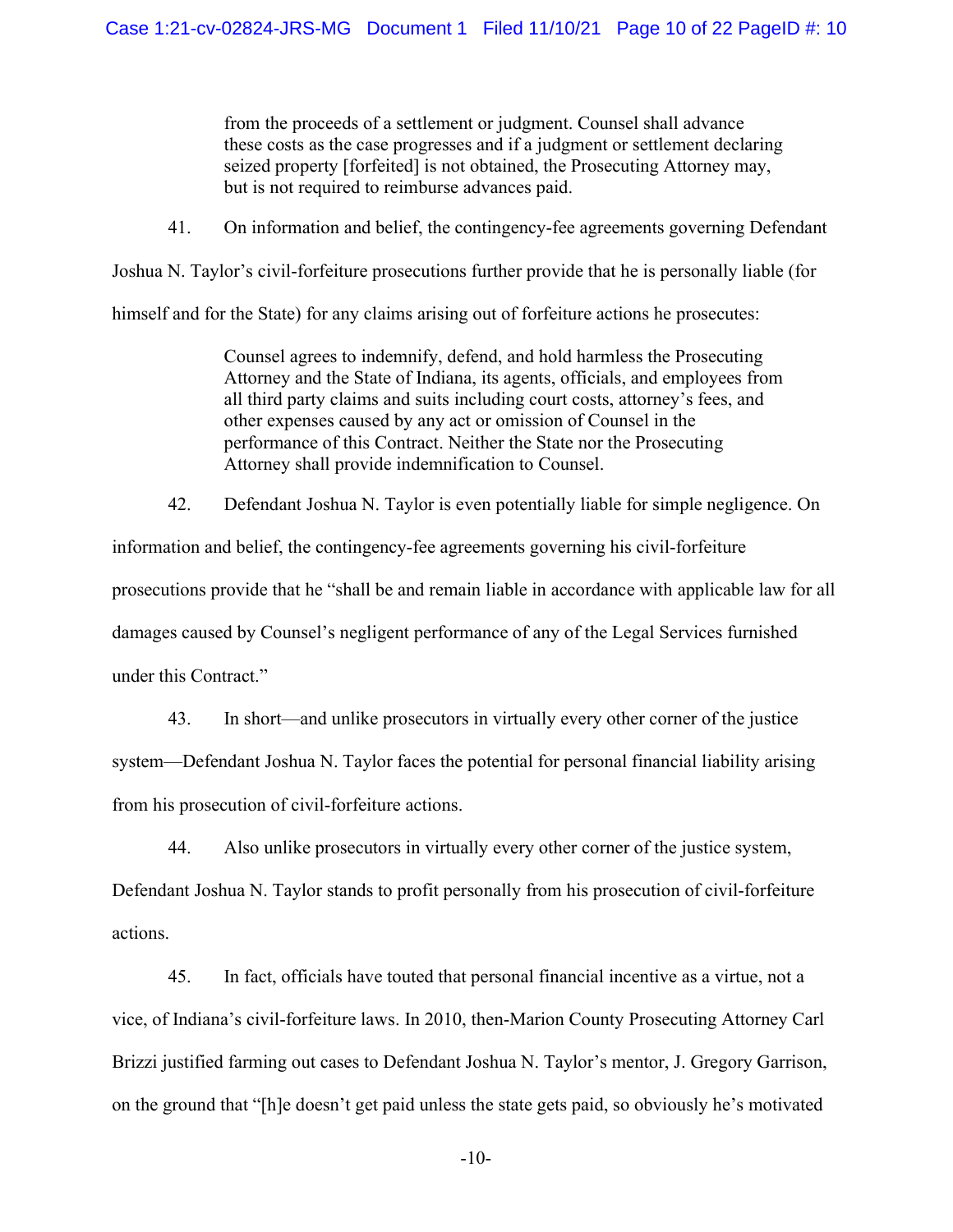to do the best job he can." Heather Gillers et al., Cashing in on crime: Indiana law allows prosecutors to farm out forfeiture cases to private lawyers—who get a cut of the money, Indianapolis Star (Nov. 14, 2010), at A13.

46. Indiana Code § 34-24-1-8(e) and Defendant Joshua N. Taylor's contingency-fee agreements thus systematically incentivize Taylor to prosecute civil-forfeiture actions in ways that maximize his personal financial gain.

## INJURY TO NAMED PLAINTIFF

47. On or around January 29, 2021, officers of the McCordsville Police Department seized United States currency from Plaintiff Amya Sparger-Withers.

48. On or around February 1, 2021, the State of Indiana filed a forfeiture action under Indiana Code ch. 34-24-1 in the Superior Court of Hancock County, Indiana, seeking to forfeit the currency seized from Plaintiff Amya Sparger-Withers. That case is currently captioned State of Indiana v. Amya A. Sparger and \$6,096.00 in US Currency, No. 30D01-2102-MI-152.

49. Defendant Joshua N. Taylor represents the State of Indiana in prosecuting State of Indiana v. Amya A. Sparger and \$6,096.00 in US Currency.

50. On information and belief, Defendant Joshua N. Taylor is prosecuting State of Indiana v. Amya A. Sparger and \$6,096.00 in US Currency on a contingency-fee basis.

51. On information and belief, Defendant Joshua N. Taylor's representation of the State of Indiana in State of Indiana v. Amya A. Sparger and \$6,096.00 in US Currency is governed by Indiana Code § 34-24-1-8 and a contingency-fee agreement with the Hancock County Prosecuting Attorney.

52. On information and belief, a true and correct copy of the contingency-fee agreement between Defendant Joshua N. Taylor and the Hancock County Prosecuting Attorney is attached to this Complaint as Exhibit 1.

-11-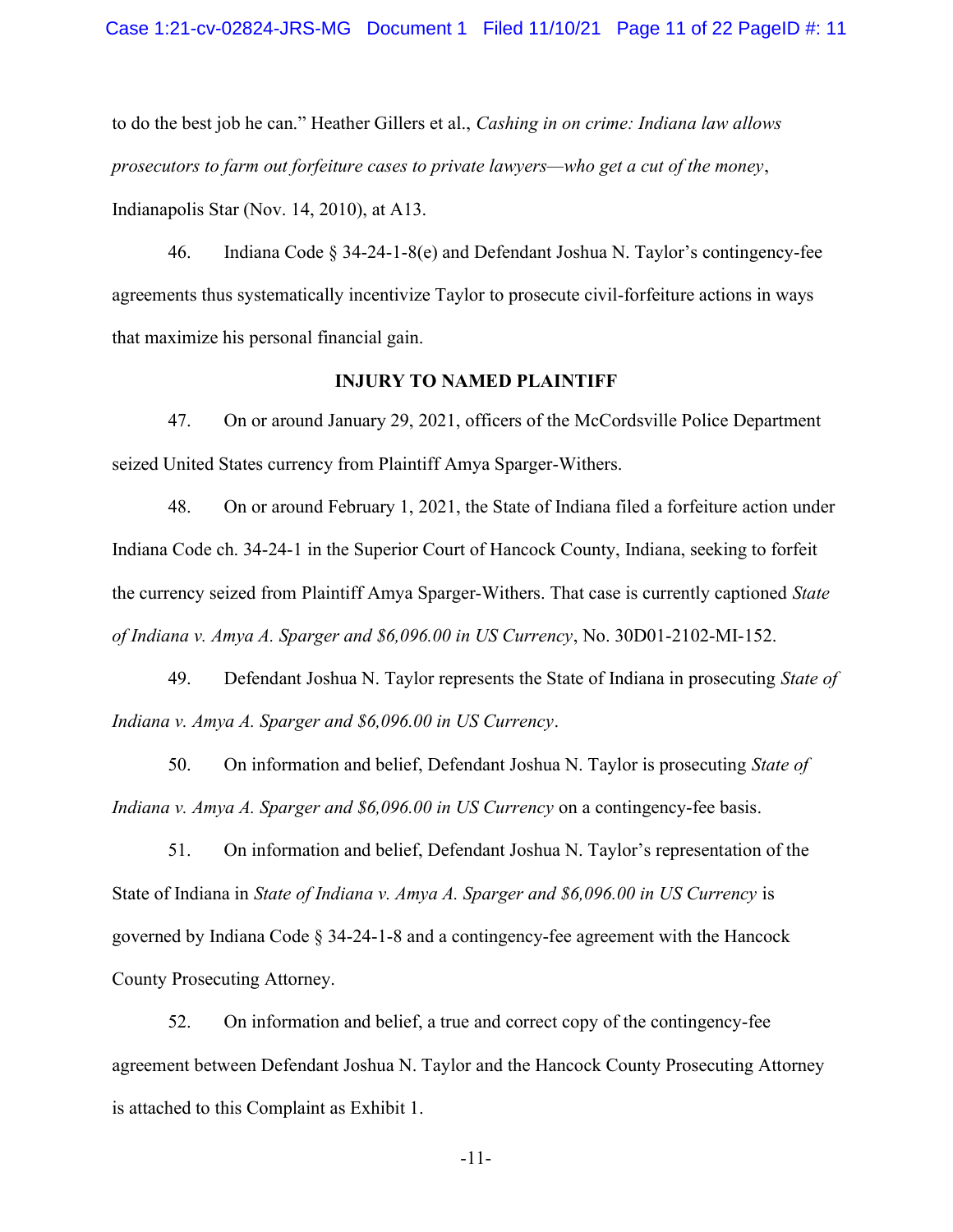53. On information and belief, Defendant Joshua N. Taylor stands to profit personally from his prosecution of State of Indiana v. Amya A. Sparger and \$6,096.00 in US Currency.

54. On information and belief, Defendant Joshua N. Taylor will be personally entitled to receive thirty percent of any money obtained by the State of Indiana under a settlement contract or judgment in State of Indiana v. Amya A. Sparger and \$6,096.00 in US Currency.

55. If, for example, the State of Indiana were to prevail on the merits in *State of* Indiana v. Amya A. Sparger and \$6,096.00 in US Currency, Defendant Joshua N. Taylor would be personally entitled to around \$1,828.80 of the money forfeited from Plaintiff Sparger-Withers.

56. If the State of Indiana were to settle State of Indiana v. Amya A. Sparger and \$6,096.00 in US Currency, Defendant Joshua N. Taylor would likewise be entitled to thirty percent of the money the State of Indiana obtains through that settlement.

57. If, however, the State of Indiana does not win State of Indiana v. Amya A. Sparger and \$6,096.00 in US Currency, Defendant Joshua N. Taylor will not be personally entitled to receive any money.

58. If the State of Indiana does not win State of Indiana v. Amya A. Sparger and \$6,096.00 in US Currency, Defendant Joshua N. Taylor may even lose money, in the form of unreimbursed expenses and in terms of the opportunity costs of devoting time to prosecuting a case in which he does not earn revenue.

59. In these ways, Indiana Code  $\S$  34-24-1-8(e) and related contingency-fee agreements skew Defendant Joshua N. Taylor's incentives in prosecuting State of Indiana v. Amya A. Sparger and \$6,096.00 in US Currency away from impartially stewarding the public trust and towards maximizing his personal financial gain.

-12-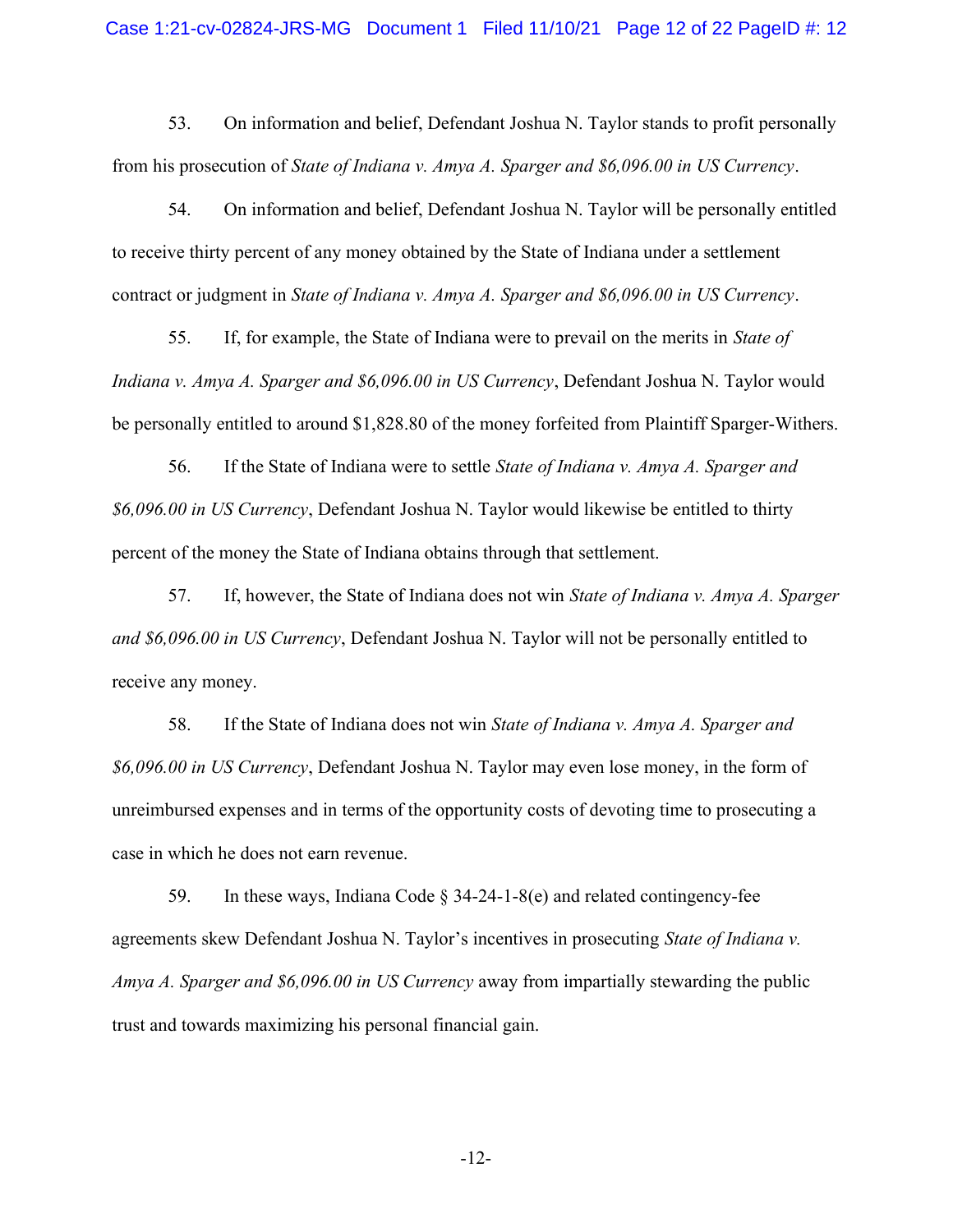### Case 1:21-cv-02824-JRS-MG Document 1 Filed 11/10/21 Page 13 of 22 PageID #: 13

60. A prosecutor's interest in maximizing his personal financial gain is not a relevant or permissible factor in the prosecutorial decisionmaking process.

61. As the defendant in State of Indiana v. Amya A. Sparger and \$6,096.00 in US Currency, Plaintiff Sparger-Withers has the right under the Fourteenth Amendment's Due Process Clause not to be subject to prosecution under a law that systematically injects personal financial considerations into the prosecutor's decisionmaking.

62. Indiana Code  $\S 34-24-1-8(e)$  and related contingency-fee agreements systematically inject personal financial considerations into Defendant Joshua N. Taylor's decisionmaking as the prosecuting attorney in State of Indiana v. Amya A. Sparger and \$6,096.00 in US Currency.

63. Plaintiff Sparger-Withers is harmed by that systematic injection of personal financial considerations into Defendant Joshua N. Taylor's decisionmaking as the prosecuting attorney in State of Indiana v. Amya A. Sparger and \$6,096.00 in US Currency.

64. Even if Defendant Joshua N. Taylor's private contractual arrangements with his law firm (RileyCate, LLC) govern the assignment or internal distribution of contingency fees he earns from prosecuting civil-forfeiture cases, Indiana Code § 34-24-1-8(e) and his related contingency-fee agreements still systematically inject personal financial considerations into his prosecutorial decisionmaking in civil-forfeiture cases in a way that violates Plaintiff Sparger-Withers's rights under the Fourteenth Amendment's Due Process Clause.

65. Plaintiff Sparger-Withers does not ask this Court to enjoin the State of Indiana from proceeding with its prosecution of State of Indiana v. Amya A. Sparger and \$6,096.00 in US Currency.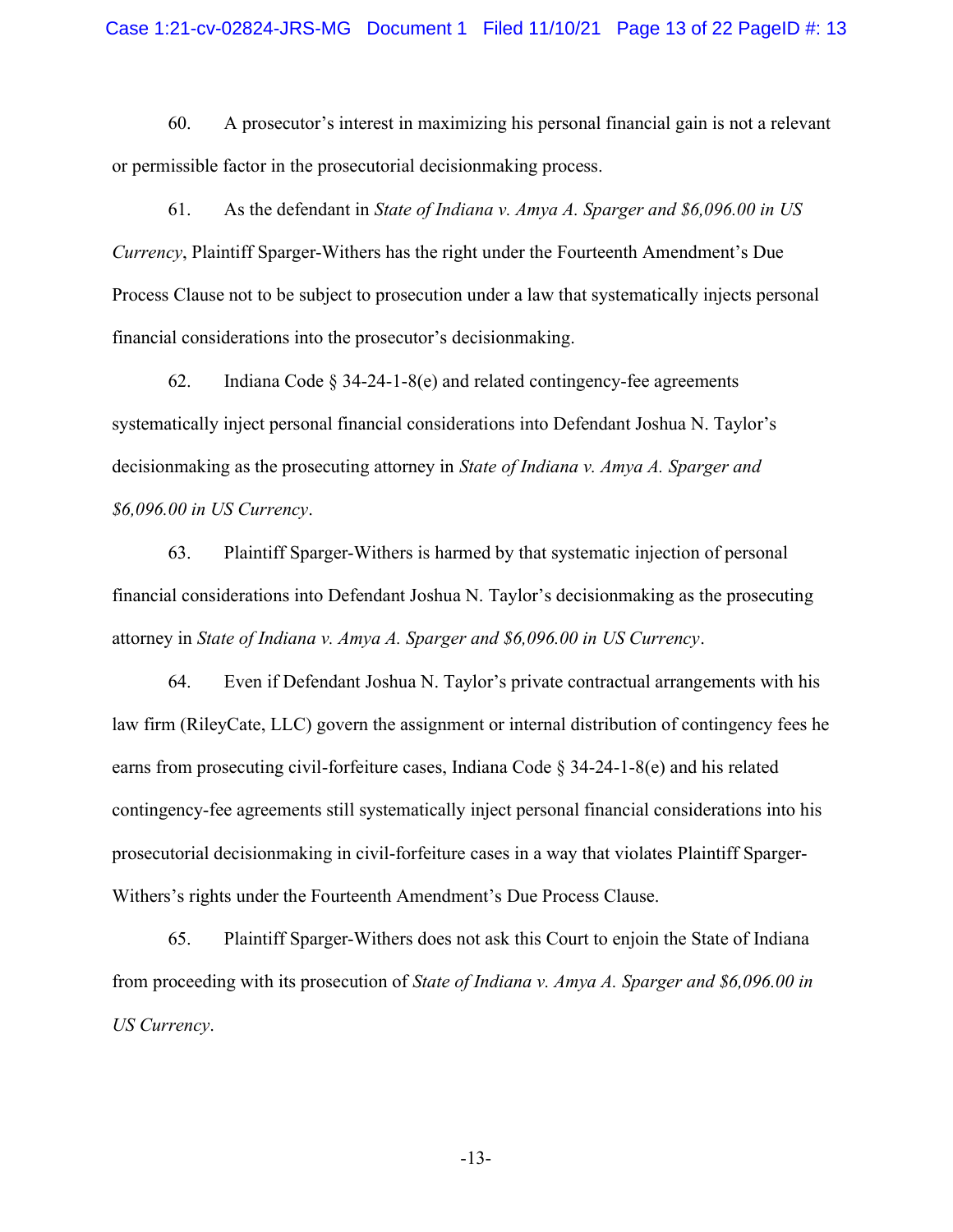66. Nor does Plaintiff Sparger-Withers ask this Court to dictate the ultimate merits outcome of State of Indiana v. Amya A. Sparger and \$6,096.00 in US Currency.

67. Nor, for that matter, does Plaintiff Sparger-Withers ask this Court to enjoin Defendant Joshua N. Taylor specifically from representing the State in State of Indiana v. Amya A. Sparger and \$6,096.00 in US Currency.

68. Rather, Plaintiff Sparger-Withers asks this Court simply to declare invalid and eliminate Defendant Joshua N. Taylor's personal financial stake in the forfeiture actions he prosecutes, including State of Indiana v. Amya A. Sparger and \$6,096.00 in US Currency.

## CLASS-ACTION ALLEGATIONS

69. Plaintiff seeks to maintain this action on behalf of herself and all others similarly situated under Rule 23(b)(2) of the Federal Rules of Civil Procedure.

70. Plaintiff proposes the following class definition: "All persons who are or will be named as defendants in civil-forfeiture actions (a) brought under Title 34, Article 24 of the Indiana Code and (b) in which Joshua N. Taylor represents the State of Indiana or any other government plaintiff."

71. This action meets all the Rule 23(a) prerequisites for maintaining a class action.

72. Numerosity under Rule  $23(a)(1)$ : The putative class is so numerous that joinder of all members is impracticable:

- a. On information and belief, Defendant Joshua N. Taylor has served as a contingency-fee prosecutor in at least 80 civil-forfeiture actions filed in 2021 alone, including at least 74 filed under Indiana Code ch. 34-24-1 and at least 6 filed under Indiana Code ch. 34-24-2.
- b. On information and belief, Defendant Joshua N. Taylor served as a contingency-fee prosecutor in at least 103 civil-forfeiture actions filed in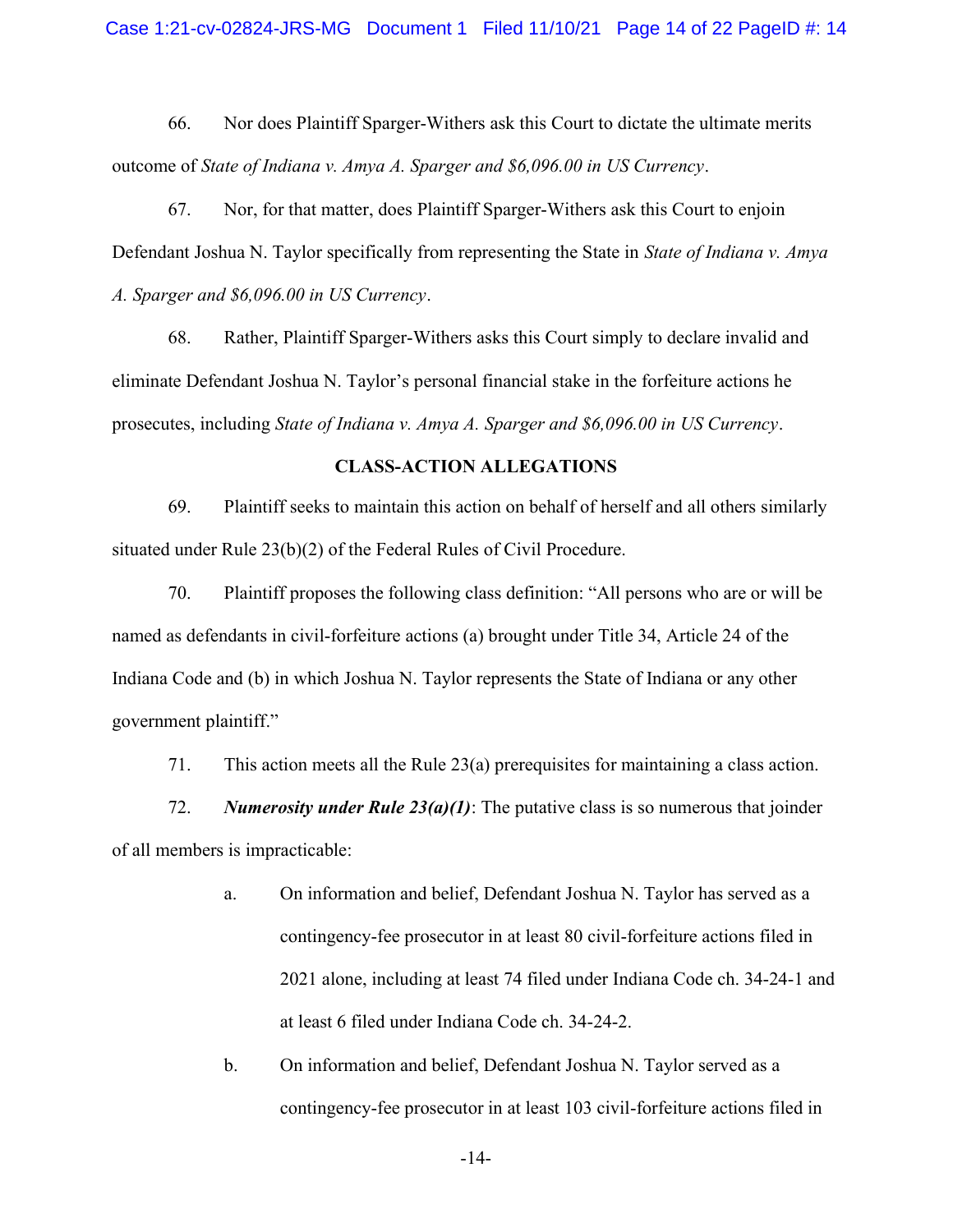2020 alone, including at least 87 filed under Indiana Code ch. 34-24-1 and at least 16 filed under Indiana Code ch. 34-24-2.

- c. On information and belief, Defendant Joshua N. Taylor served as a contingency-fee prosecutor in at least 114 civil-forfeiture actions filed in 2019 alone, including at least 97 filed under Indiana Code ch. 34-24-1 and at least 17 filed under Indiana Code ch. 34-24-2.
- d. On information and belief, at least 113 persons are presently defendants in pending civil-forfeiture actions in which Defendant Joshua N. Taylor serves as contingency-fee prosecutor. Hundreds—or even thousands more persons will likely be named as defendants in future civil-forfeiture actions in which Taylor will serve as contingency-fee prosecutor.

73. **Commonality under Rule 23(a)(2):** This action presents questions of law and fact common to the putative class, resolution of which will not require individualized determinations of the circumstances of any particular plaintiff. The primary question, common to all class members, is: Whether giving a civil-forfeiture prosecutor a personal financial stake in the cases he prosecutes violates the Fourteenth Amendment rights of defendants in those cases.

74. Typicality under Rule  $23(a)(3)$ : Plaintiff's claim is typical of the claims of the putative class:

- a. Plaintiff's claim and the putative class members' claims arise out of the same course of conduct by Defendant Joshua N. Taylor, are based on the same legal theories, and involve the same harms.
- b. Plaintiff seeks the same class-wide declaratory and injunctive relief for both herself and other members of the putative class.

-15-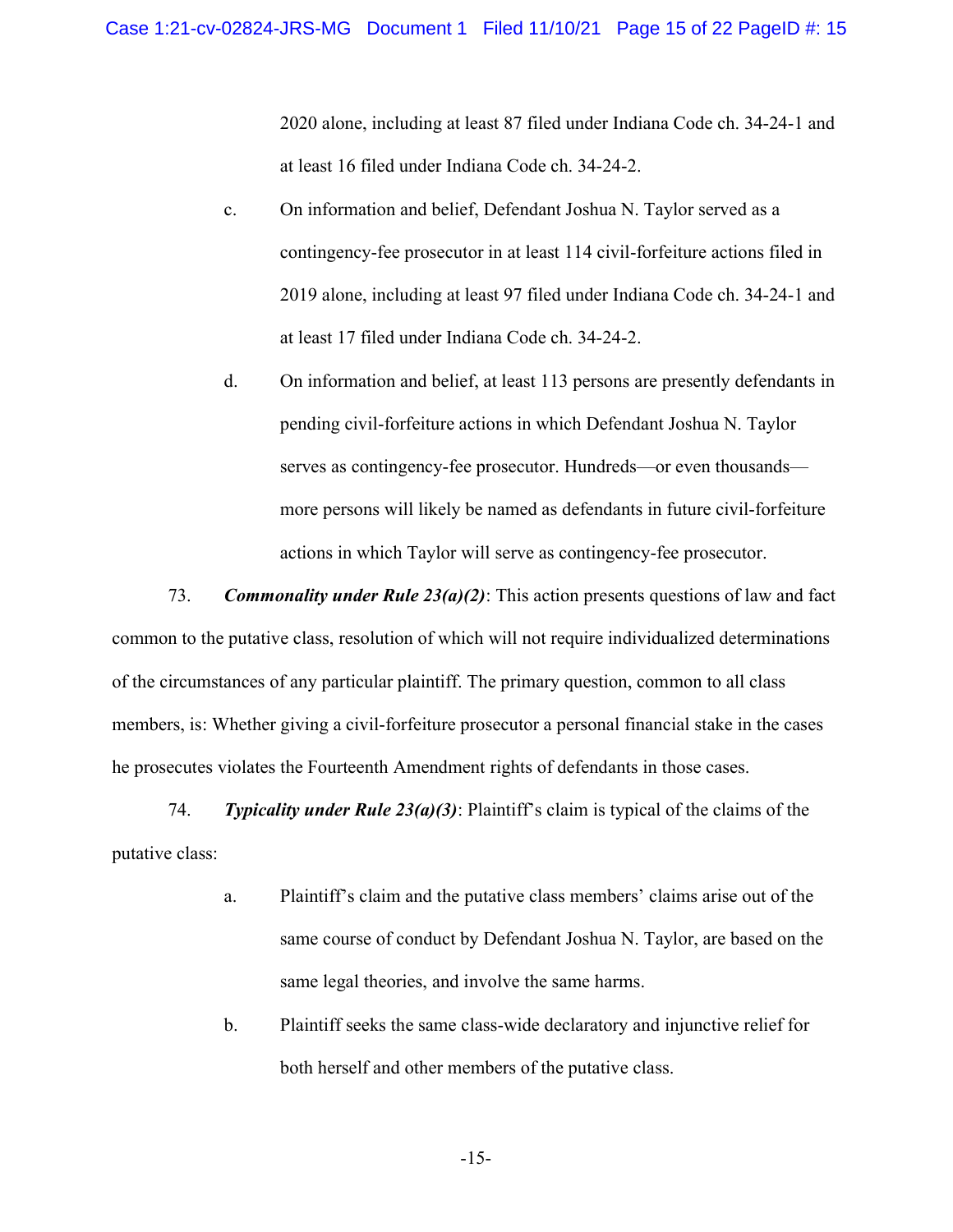75. Adequacy of representation under Rule  $23(a)(4)$ : The interests of the putative class are fairly and adequately protected by Plaintiff and her attorneys:

- a. Plaintiff adequately represents the putative class because their interests are aligned and there are no conflicts of interest between Plaintiff and members of the putative class.
- b. Plaintiff and the putative class are ably represented by the Institute for Justice. The Institute for Justice is a nonprofit, public-interest law firm that, since its founding in 1991, has litigated constitutional issues nationwide. The Institute for Justice has litigated numerous federal class actions and putative class actions, including against Philadelphia (Sourovelis v. City of Philadelphia, No. 14-cv-4687, 2021 WL 344598, at \*1 (E.D. Pa. Jan. 28, 2021) (appointing the Institute for Justice as Class Counsel and approving federal consent decree in challenge to civilforfeiture procedures)); against New York City (Cho v. City of New York, No. 16-cv-7961 (S.D.N.Y. Oct. 2, 2020) (ECF 111) (approving settlement of a putative class action, under which New York City agreed not to enforce agreements extracted through coercive property seizures)); against Pagedale, Missouri (Whitner v. City of Pagedale, No. 15-cv-1655 (E.D. Mo. May 21, 2018) (ECF 116) (approving federal consent decree prohibiting abusive ticketing practices)); and against the federal government (Snitko v. United States, No. 21-cv-4405 (C.D. Cal. Oct. 12, 2021) (ECF 78) (certifying class of property owners challenging FBI searches and seizures as unlawful)). Further, the Institute for Justice has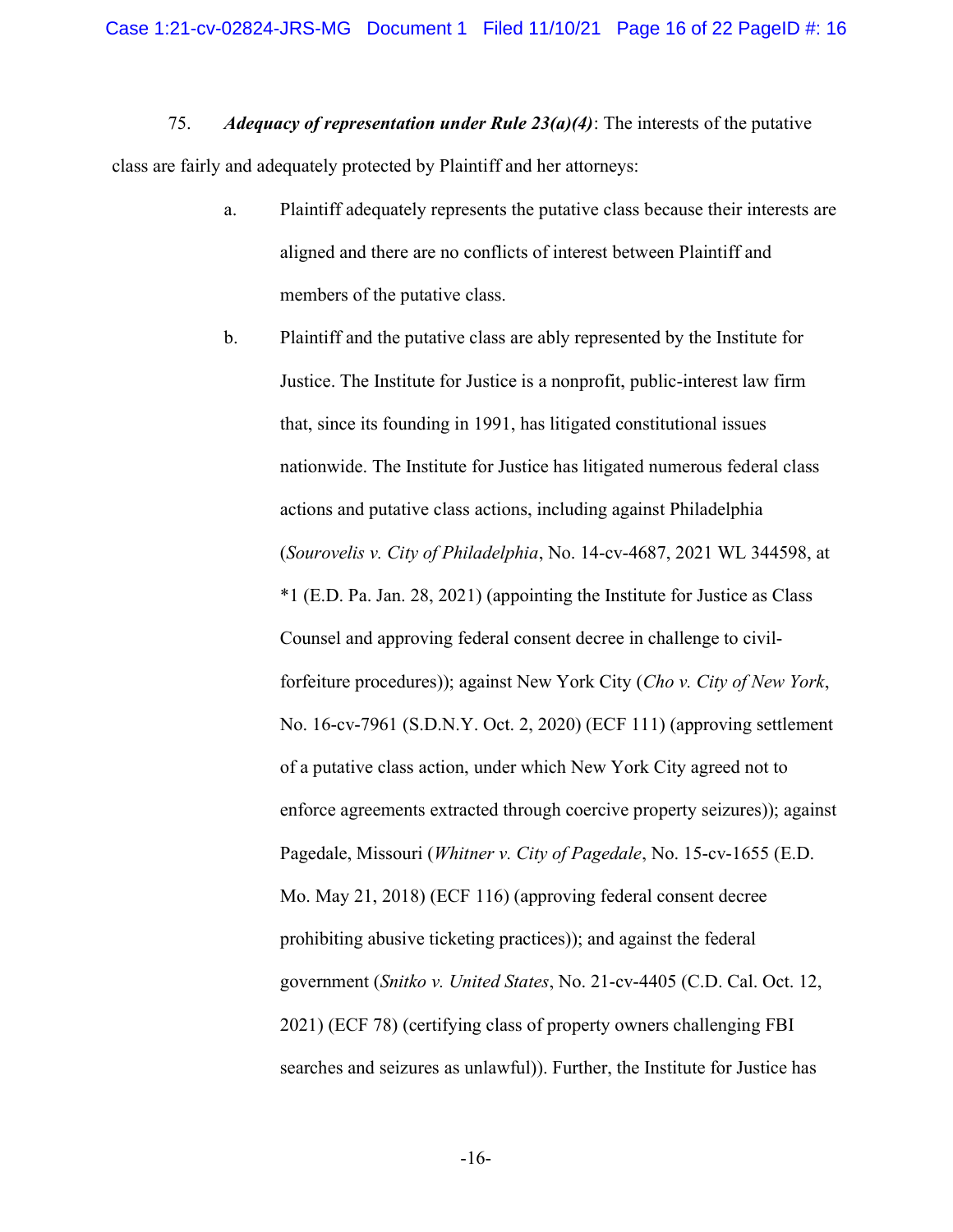particular expertise in litigating issues involving civil forfeiture; Institute for Justice attorneys (including one of the more senior attorneys listed below) have been counsel in almost every civil-forfeiture-related appeal decided by the Indiana Supreme Court in recent years. Abbott v. State, No. 21S-PL-347 (Ind., oral arg. Dec. 9, 2021); State v. Timbs, 169 N.E.3d 361 (Ind. 2021); State v. Timbs, 134 N.E.3d 12 (Ind. 2019); Horner v. Curry, 125 N.E.3d 584 (Ind. 2019). They also represented the petitioner before the U.S. Supreme Court in the forfeiture case Timbs v. Indiana, 139 S. Ct. 682 (2019). Co-counsel at McNeelyLaw LLP also ably served as local counsel in Horner and in the state-court proceedings in Timbs.

76. This action also meets the requirements of, and is brought in accordance with, Rule 23(b)(2) of the Federal Rules of Civil Procedure. Defendant Joshua N. Taylor has acted, or refused to act, on grounds generally applicable to the putative class. Final injunctive and declaratory relief is appropriate with respect to all the members of the class.

77. Lastly, insofar as a Rule 23(b)(2) class must be ascertainable, this action satisfies that requirement. Similarly, while notice is not required for class actions brought under Rule 23(b)(2), public records contain contact information for members of the class who are currently defendants in forfeiture actions prosecuted by Defendant Joshua N. Taylor, and notice could be provided to those persons to the extent the Court determines it is appropriate.

# COUNT I 42 U.S.C. § 1983 UNLAWFUL PROFIT INCENTIVE IN VIOLATION OF THE FOURTEENTH AMENDMENT On Behalf of Plaintiff Amya Sparger-Withers Individually and On Behalf of the Class

78. Paragraphs 1-77 are hereby incorporated by reference.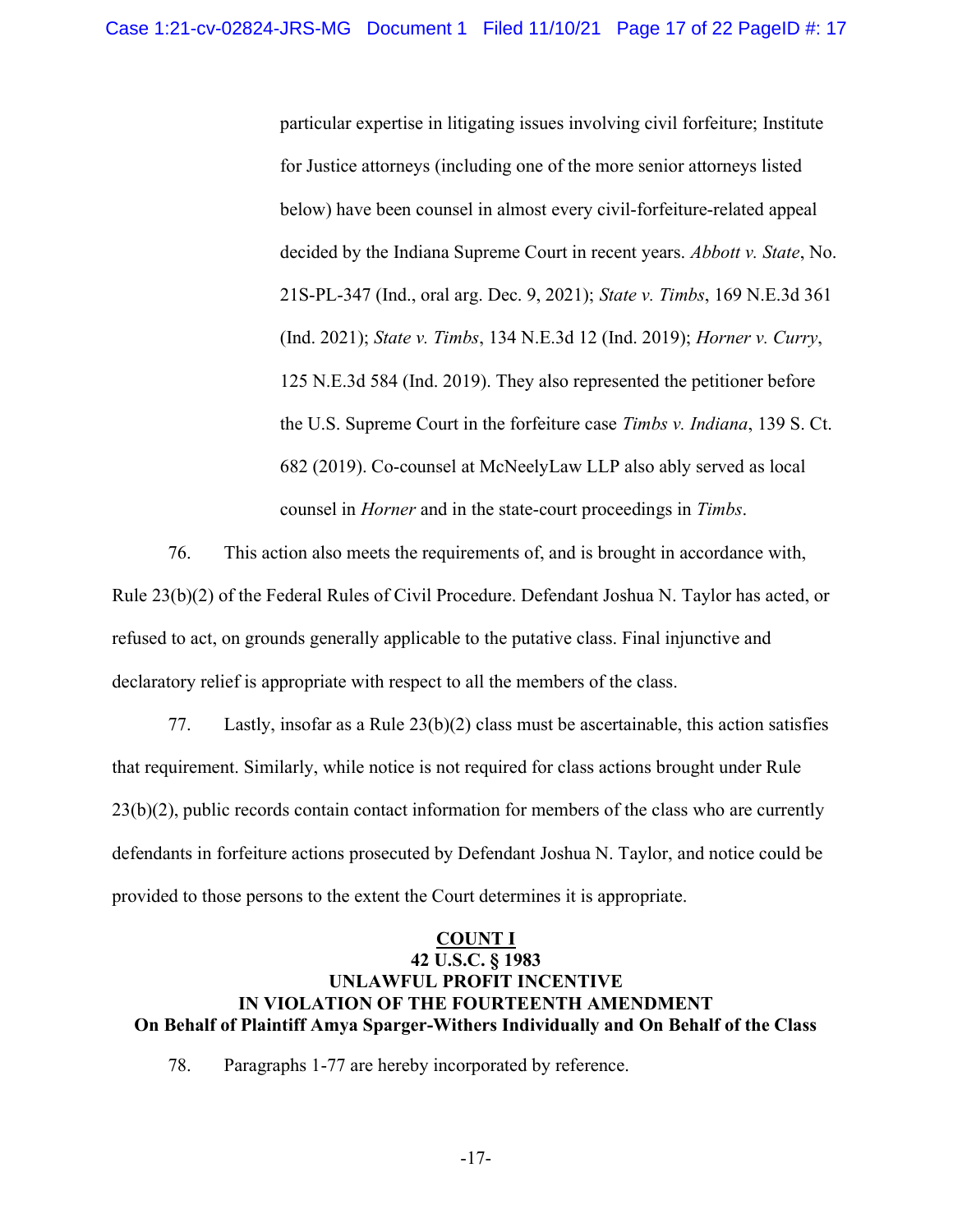### Case 1:21-cv-02824-JRS-MG Document 1 Filed 11/10/21 Page 18 of 22 PageID #: 18

79. The Due Process Clause of the Fourteenth Amendment to the U.S. Constitution requires that criminal prosecutions (and proceedings such as civil-forfeiture actions) be neutral, objective, and pursued solely in the public interest.

80. It is a violation of the Due Process Clause for a prosecutor to have a personal financial stake in the case being prosecuted.

81. Indiana Code § 34-24-1-8(e) and Defendant Joshua N. Taylor's contingency-fee agreements give Taylor a personal financial stake in the civil-forfeiture actions he prosecutes.

82. That personal financial interest systematically distorts Defendant Joshua N. Taylor's exercise of prosecutorial discretion.

83. That personal financial interest creates a systematic incentive for Defendant Joshua N. Taylor to obtain forfeiture judgments with less regard to the equities, justice, or facts of a given case.

84. That personal financial interest creates a systematic incentive for Defendant Joshua N. Taylor to obtain forfeiture judgments with less regard to the stringent ethical responsibilities of publicly accountable prosecutors.

85. Defendant Joshua N. Taylor's personal financial interest, and resulting conflict of interest with the State's public trust, is so severe that considerations of subjective bad faith are irrelevant.

86. Even if Defendant Joshua N. Taylor's private contractual arrangements with his law firm (RileyCate, LLC) govern the assignment or internal distribution of contingency fees he earns from prosecuting civil-forfeiture cases, Indiana Code § 34-24-1-8(e) and his related contingency-fee agreements still systematically inject personal financial considerations into his

-18-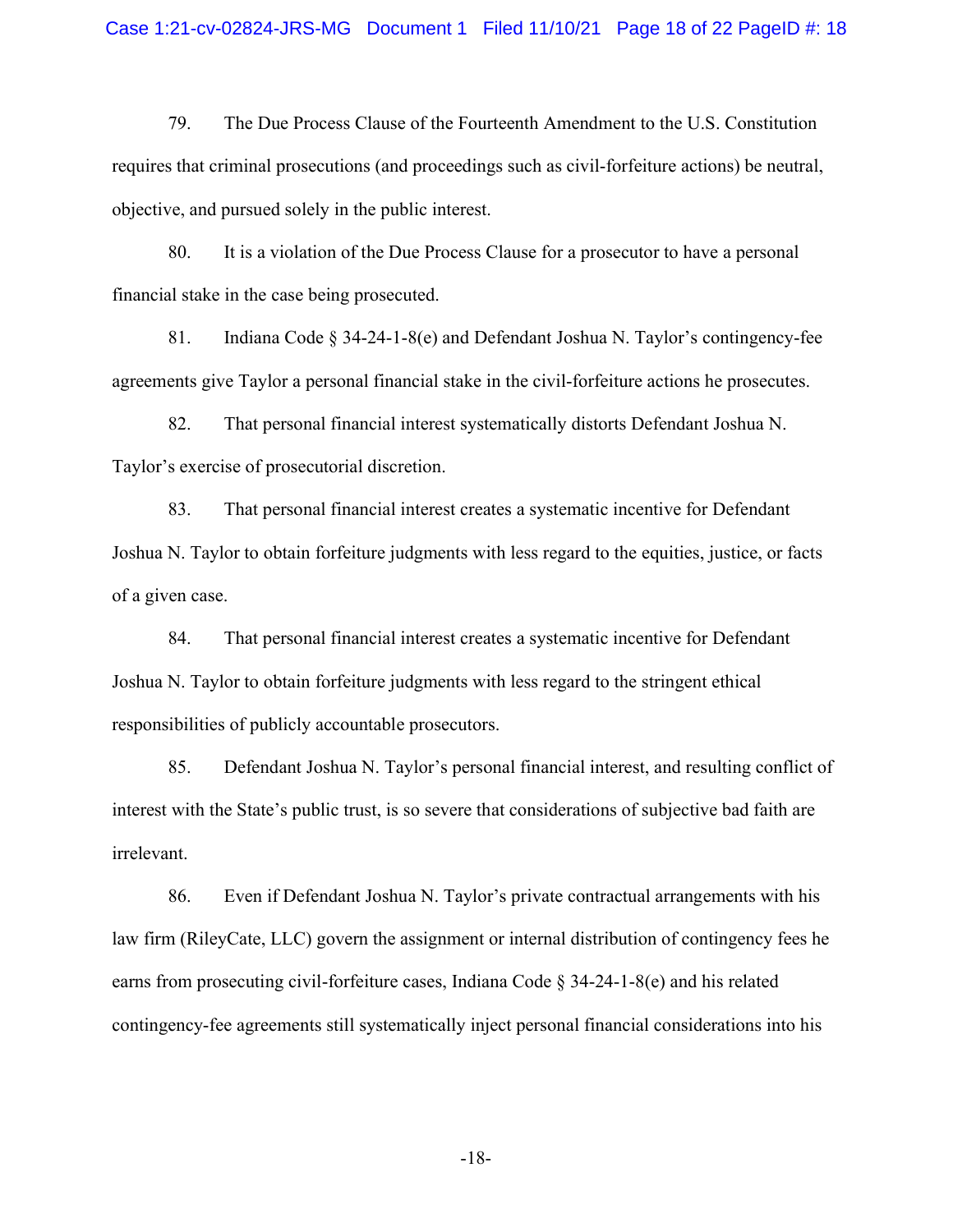### Case 1:21-cv-02824-JRS-MG Document 1 Filed 11/10/21 Page 19 of 22 PageID #: 19

prosecutorial decisionmaking in civil-forfeiture cases in a way that violates the Fourteenth Amendment's Due Process Clause.

87. Indiana Code § 34-24-1-8(e) and Defendant Joshua N. Taylor's contingency-fee agreements give Taylor a personal financial interest in the civil-forfeiture actions he prosecutes that is unconstitutional under the Fourteenth Amendment's Due Process Clause and that violates Plaintiff Sparger-Withers's rights under that Clause.

88. Indiana Code § 34-24-1-8(e) and Defendant Joshua N. Taylor's contingency-fee agreements give Taylor a personal financial interest in the civil-forfeiture actions he prosecutes that is unconstitutional under the Fourteenth Amendment's Due Process Clause and that violates the putative class members' rights under that Clause.

89. Declaratory and injunctive relief is necessary to remedy these constitutional violations. Without appropriate declaratory and injunctive relief, Defendant Joshua N. Taylor's unconstitutional practices will continue.

### REQUEST FOR RELIEF

Plaintiff respectfully requests that this Court:

A. Certify this case as a class action under Federal Rule of Civil Procedure 23(b)(2) on behalf of: All persons who are or will be named as defendants in civil-forfeiture actions (a) brought under Title 34, Article 24 of the Indiana Code and (b) in which Joshua N. Taylor represents the State of Indiana or any other government plaintiff;

B. Designate Plaintiff Amya Sparger-Withers as Class Representative for the proposed class;

C. Designate Plaintiff's counsel of record as Class Counsel for the proposed class;

D. Issue a class-wide declaratory judgment declaring that: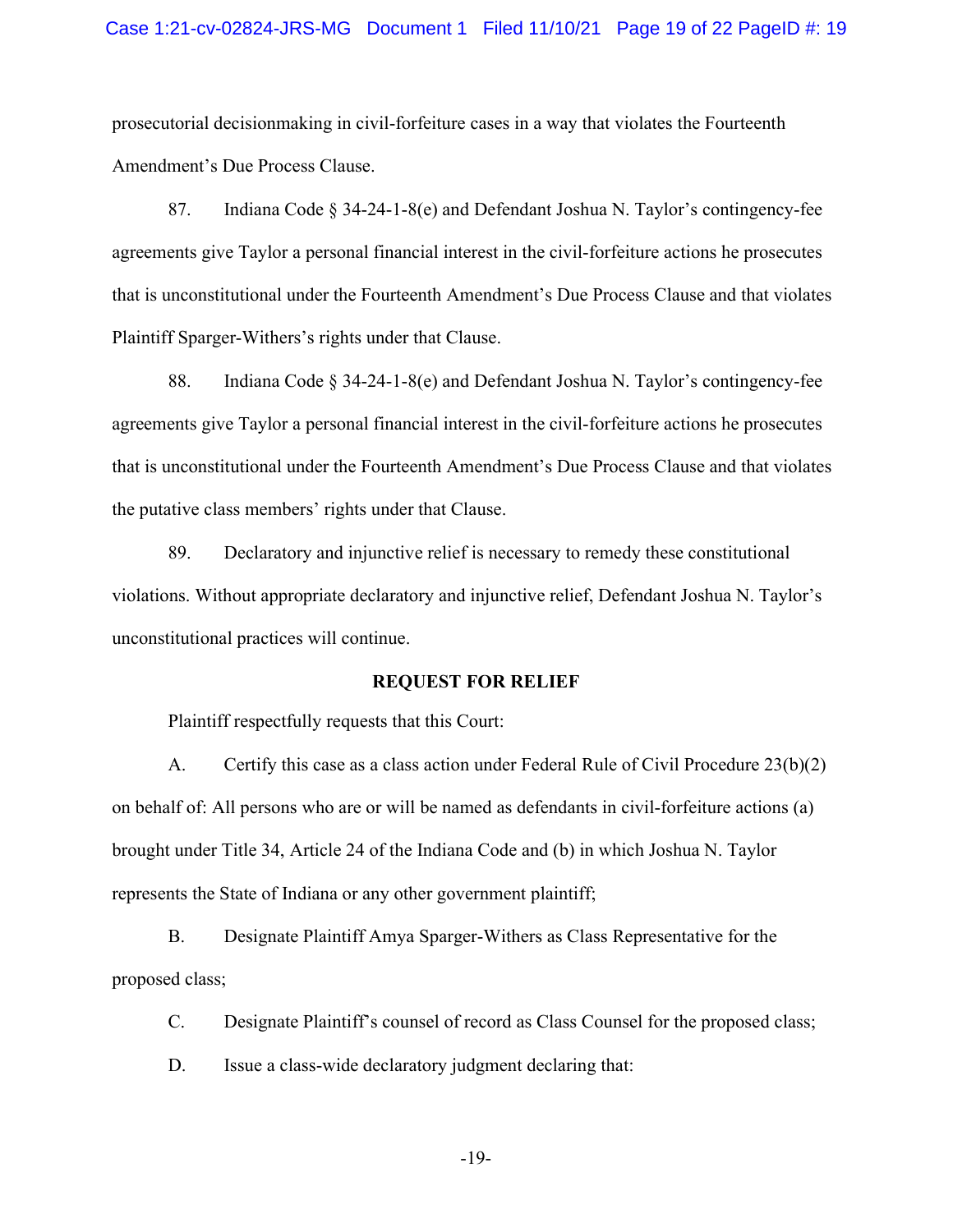- i. Indiana Code  $\S$  34-24-1-8(e) and the contingency-fee provisions of Defendant Joshua N. Taylor's forfeiture-prosecution contracts violate the Due Process Clause of the Fourteenth Amendment to the U.S. Constitution; and
- ii. it is unconstitutional under the Due Process Clause of the Fourteenth Amendment to the U.S. Constitution for Defendant Joshua N. Taylor to accept compensation for prosecuting any civil-forfeiture action under Title 34, Article 24 of the Indiana Code that is contingent upon the outcome of any civil-forfeiture action under Title 34, Article 24 of the Indiana Code.

E. Issue a class-wide permanent injunction, for the proposed class, enjoining Defendant Joshua N. Taylor (and his officers, agents, servants, employees, and attorneys and all other persons in active concert or participation with him) from:

- i. accepting compensation pursuant to Indiana Code  $\S$  34-24-1-8(e) or any contingency-fee agreement implementing Indiana Code § 34-24-1-8(e); and
- ii. accepting compensation for prosecuting any civil-forfeiture action under Title 34, Article 24 of the Indiana Code that is contingent upon the outcome of any civil-forfeiture action under Title 34, Article 24 of the Indiana Code.

F. Issue a declaratory judgment in favor of Plaintiff Amya Sparger-Withers declaring that:

> i. Indiana Code § 34-24-1-8(e) and the contingency-fee provisions of Defendant Joshua N. Taylor's forfeiture-prosecution contracts violate the

> > -20-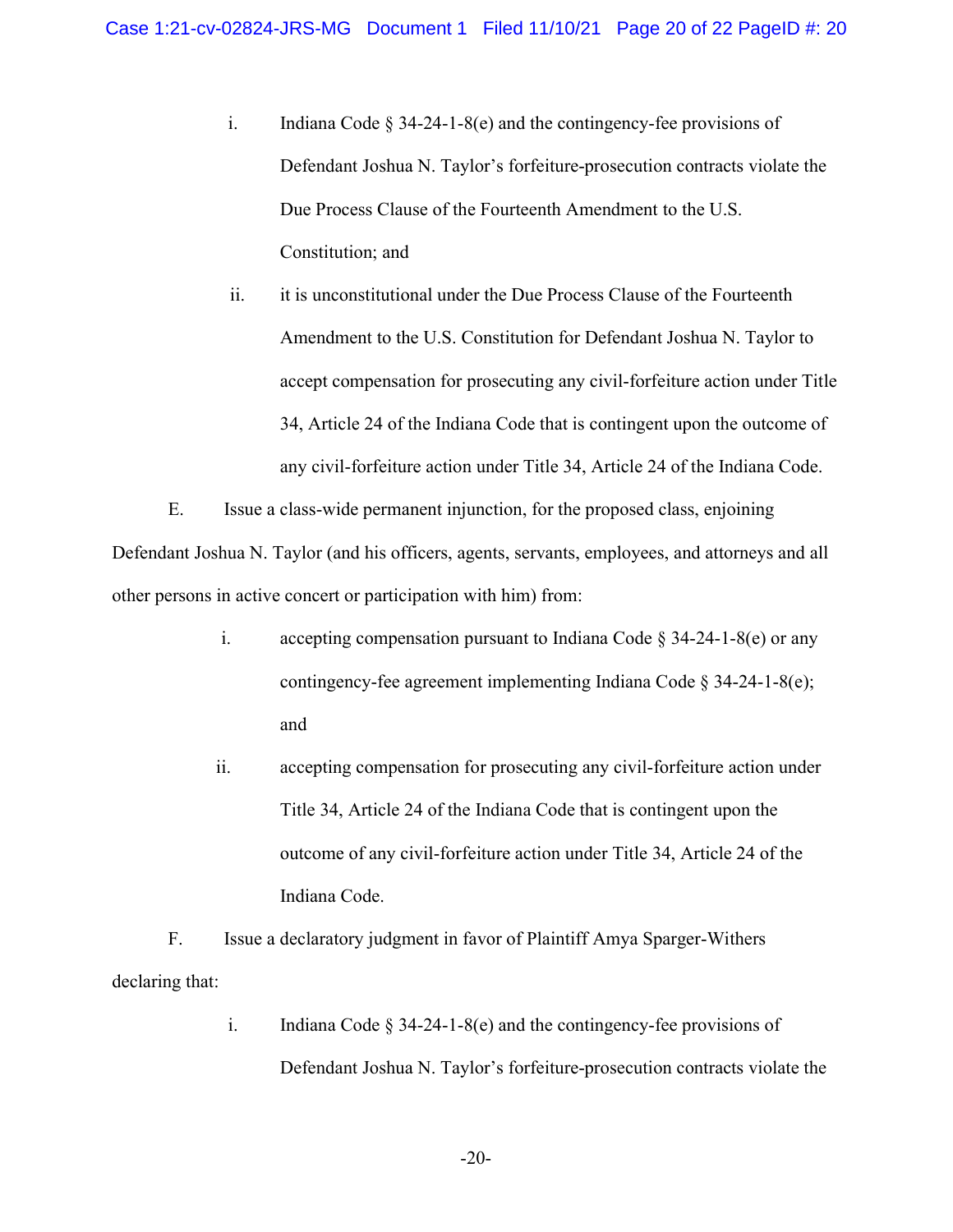Due Process Clause of the Fourteenth Amendment to the U.S. Constitution; and

ii. it is unconstitutional under the Due Process Clause of the Fourteenth Amendment to the U.S. Constitution for Defendant Joshua N. Taylor to accept compensation for prosecuting State of Indiana v. Amya A. Sparger and \$6,096.00 in US Currency, No. 30D01-2102-MI-152, that is contingent upon the outcome of State of Indiana v. Amya A. Sparger and \$6,096.00 in US Currency, No. 30D01-2102-MI-152.

G. Issue a permanent injunction in favor of Plaintiff Amya Sparger-Withers enjoining Defendant Joshua N. Taylor (and his officers, agents, servants, employees, and attorneys and all other persons in active concert or participation with him) from accepting compensation for prosecuting State of Indiana v. Amya A. Sparger and \$6,096.00 in US Currency, No. 30D01-2102-MI-152, that is contingent upon the outcome of State of Indiana v. Amya A. Sparger and \$6,096.00 in US Currency, No. 30D01-2102-MI-152;

H. Award attorneys' fees, costs, and expenses under 42 U.S.C. § 1988 and any other applicable statute or rule, or in equity; and

I. Award any further legal and equitable relief the Court may deem just and proper.